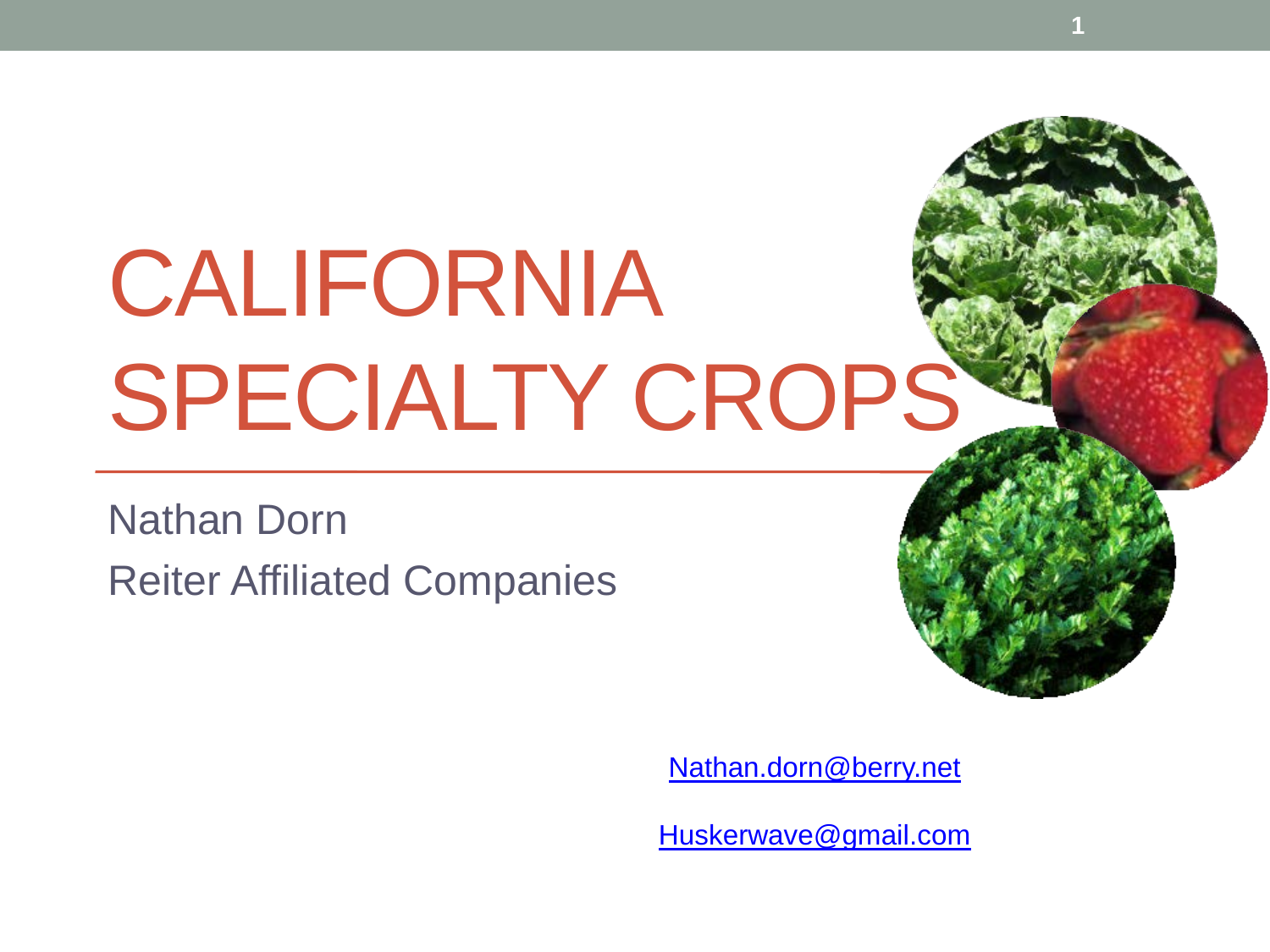### **California**

**AGRICULTURE:** California is the No. 1 state for agriculture revenues, with \$34.8 billion in revenue representing 12.3 % of the U.S. total.

2012 represents \$18B of Ag Exports nearly double any other US state and approximately 15% of all US Ag Exports.

Fresh Market Fruit and Produce represents nearly 20% of this marketplace.

• Berries, Tree fruit, Field Packaged vegetables, melons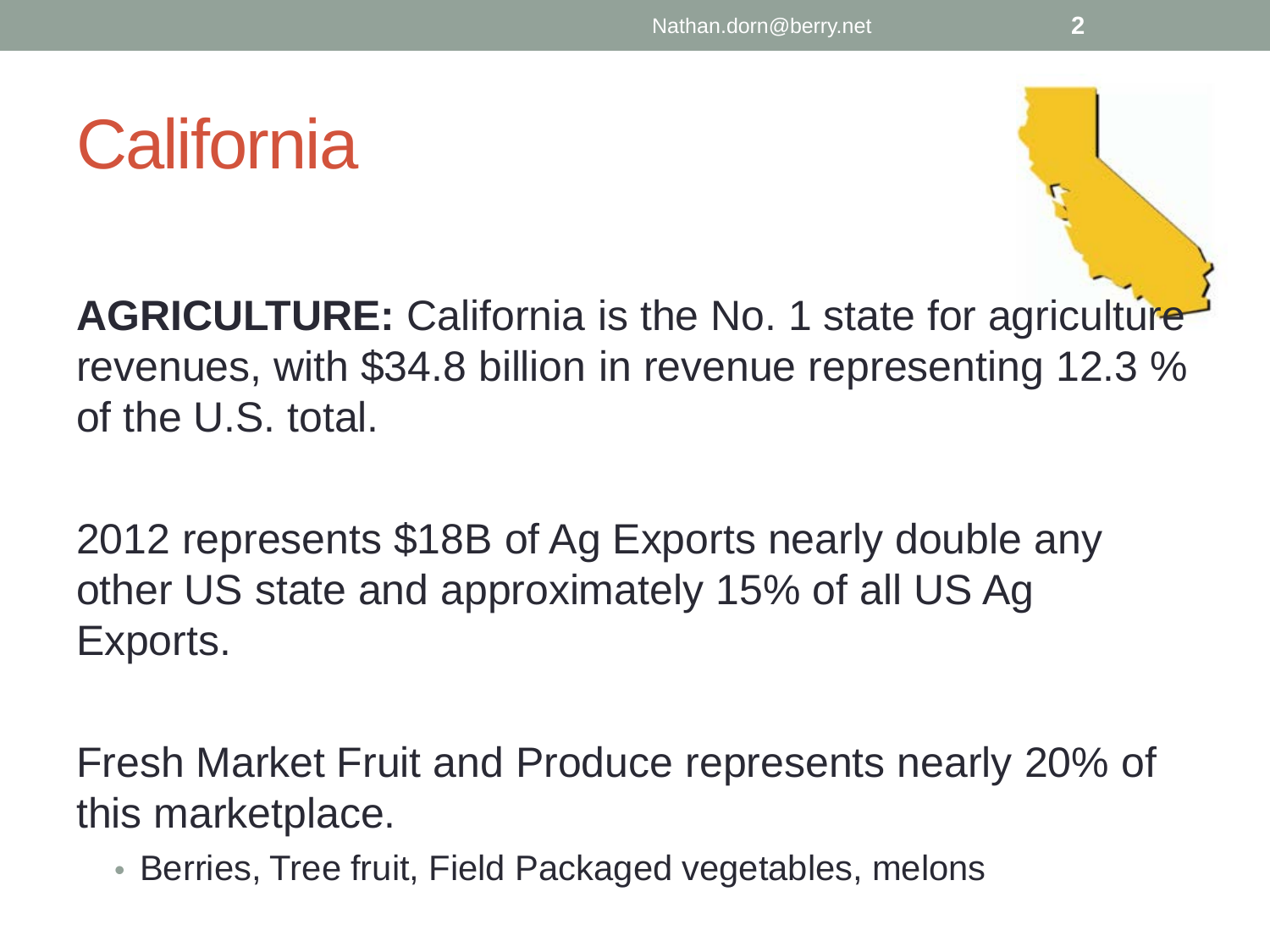### Fruits and Vegetables



• Nearly 200 Man Hours / Acre

- >50% of cost VS. 4% in Row Crops
- Not Generally Supported by Major **Suppliers**
- Incentive Rate Pay Systems
- Migratory Labor
- Un-Processed Consumer Product
- Monterey and Ventura Counties ~33% of California Ag Labor Requirements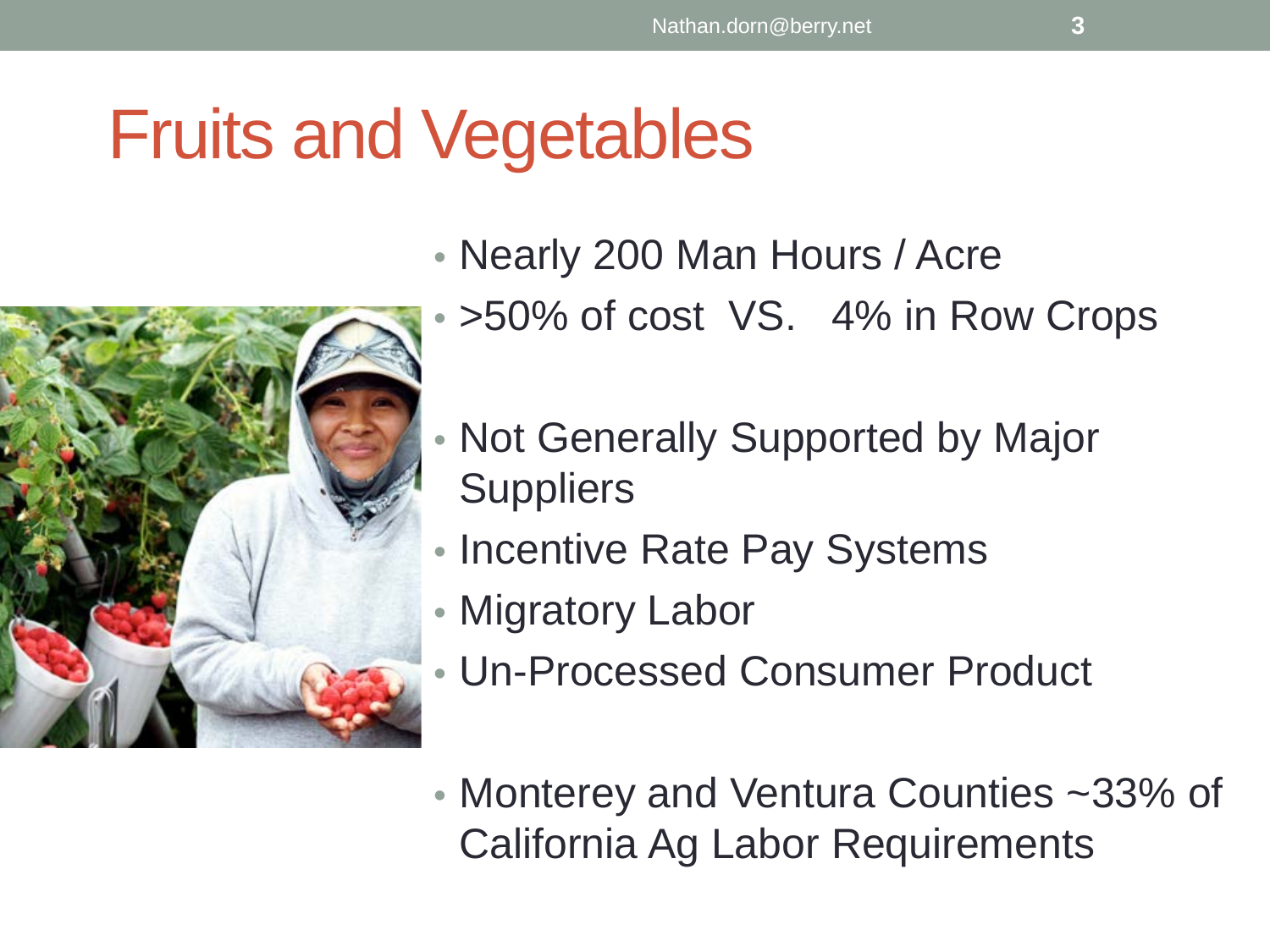## Rabo Bank Ag Focus Report



- Fresh Berries are now the largest and Fastest Growing retail produce category in us sales of over \$3B in 2011
- Sales are expected to increase by 7% per annum over next 3 years.
- Despite strong growth, U.S. Fresh Berries will be challenged to maintain profitability because of strongly higher production costs, resource constraints and other pressures.
- Strawberry Growers, in particular are beginning to outgrow available resources, squeezing margins and forcing consolidation of smaller layers.

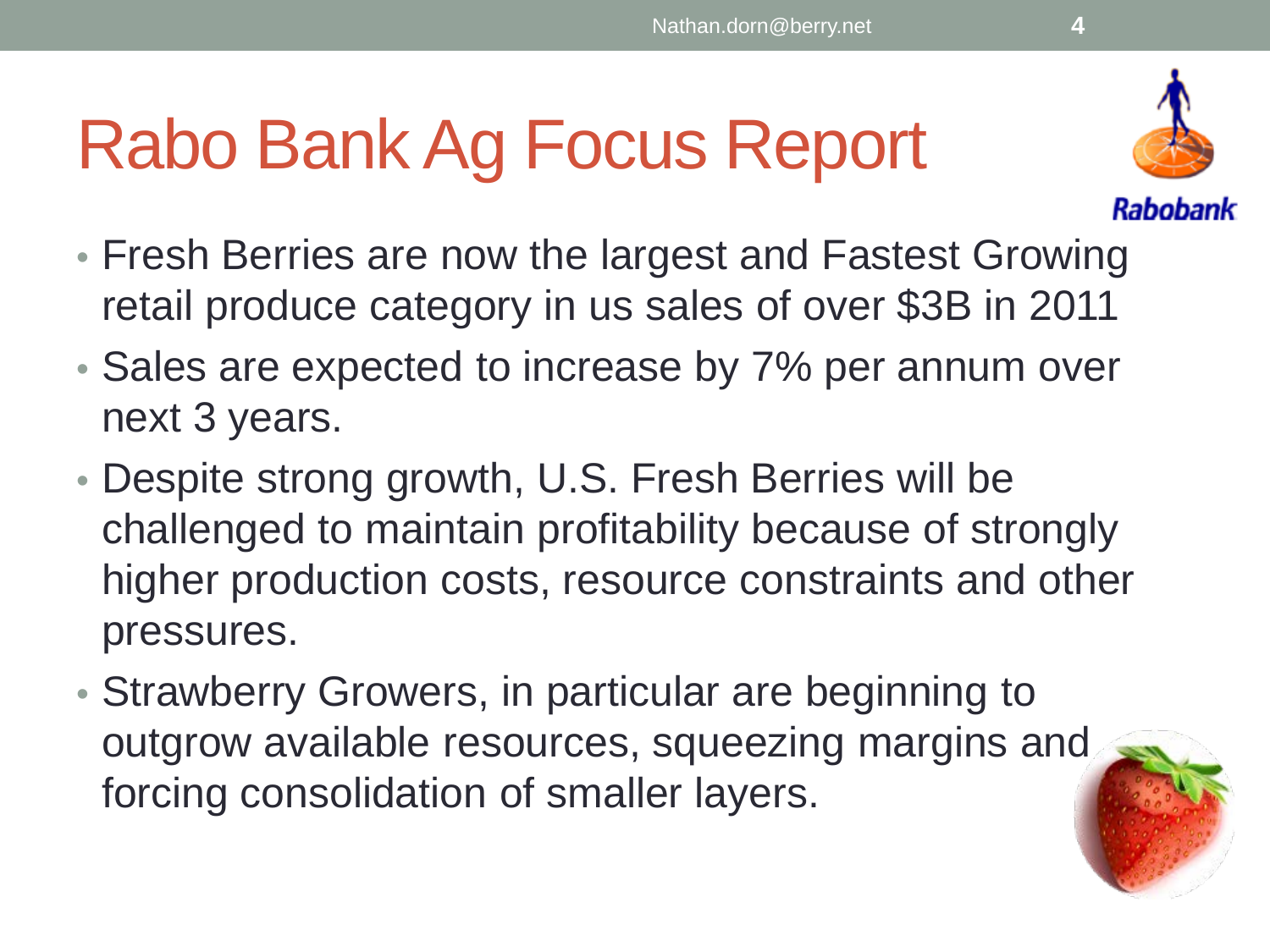• Growth

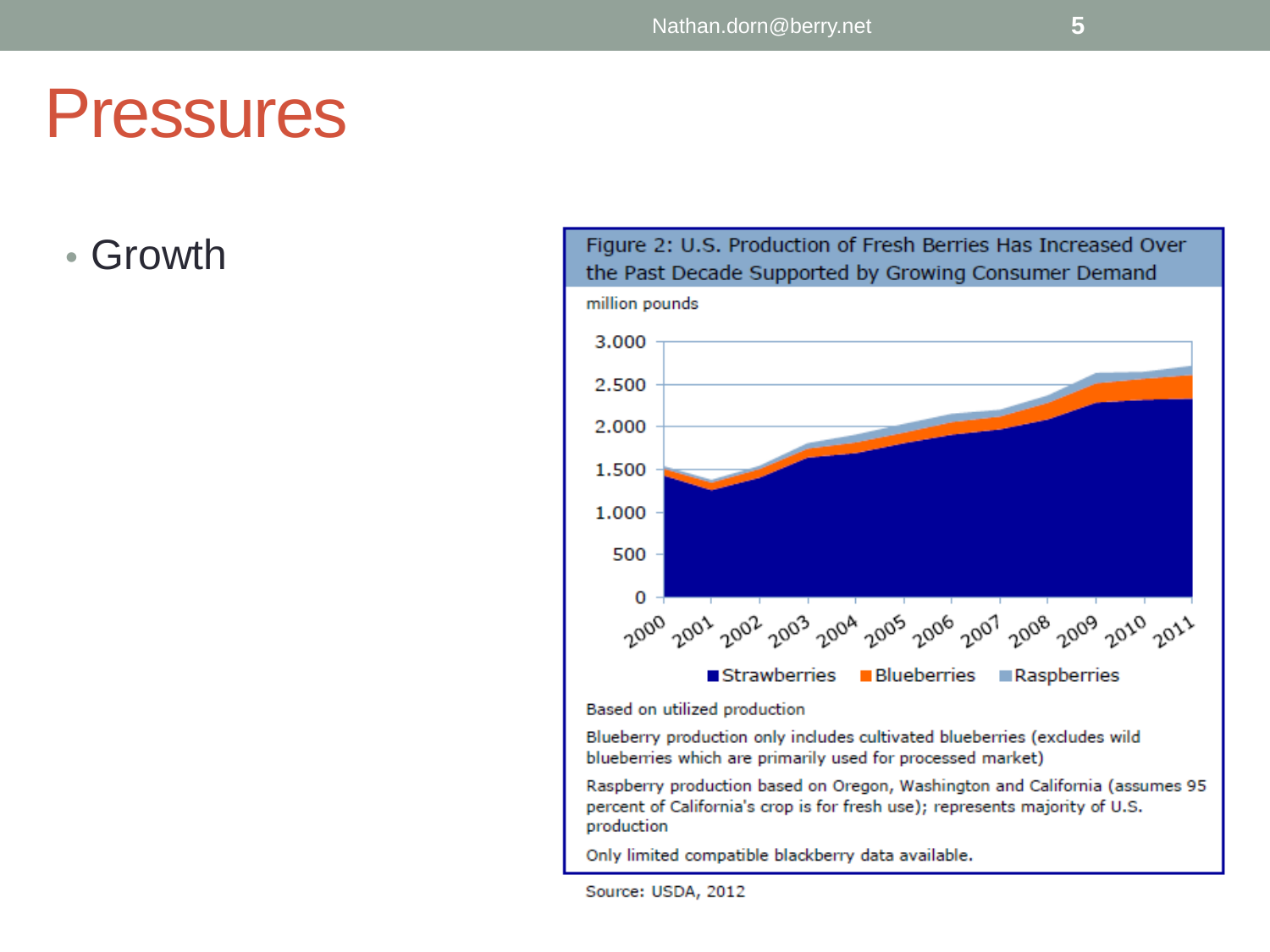- Growth
- Labor Demand



**California Grape and Strawberry Employment, 1990-2011**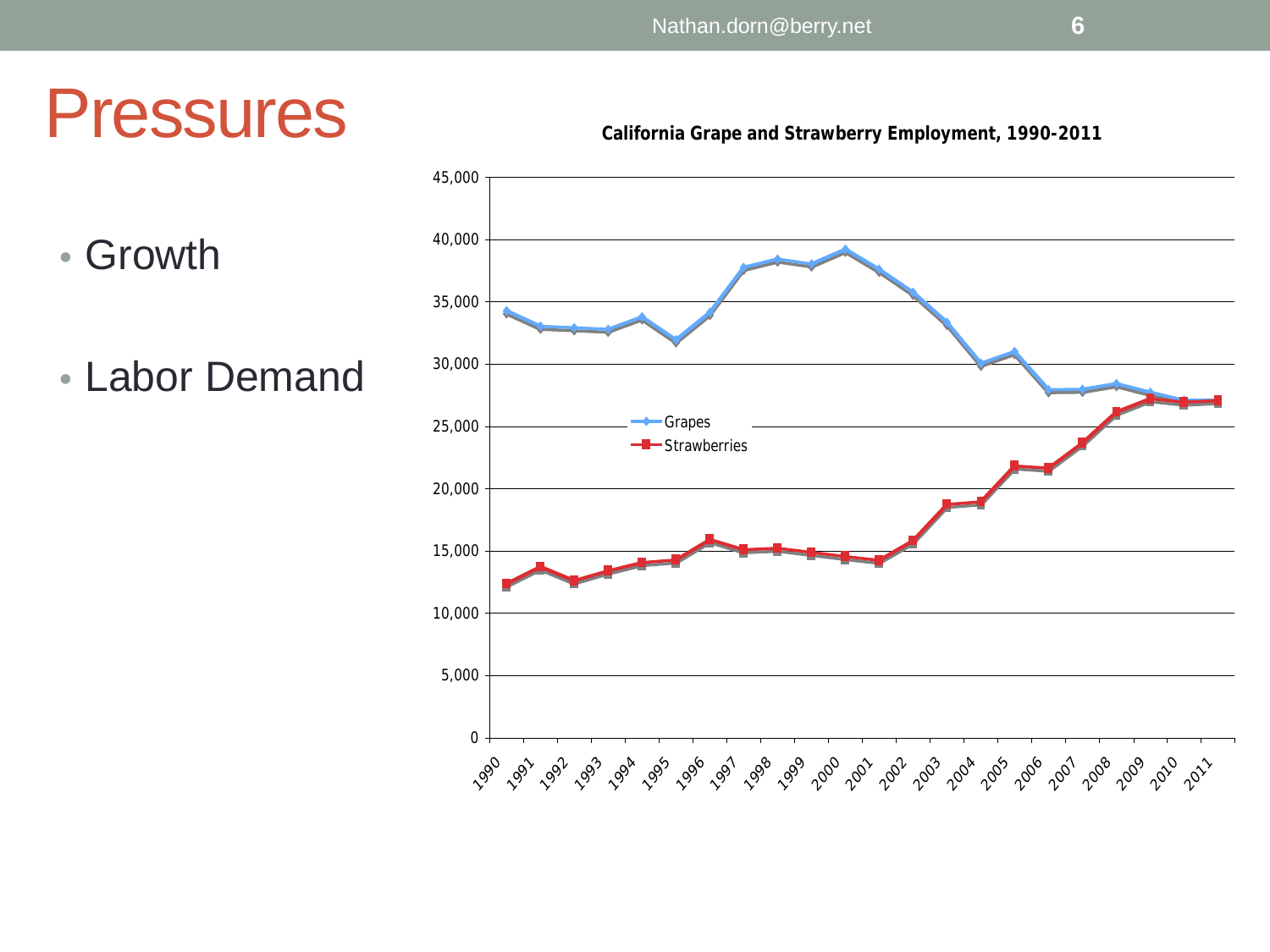- Growth
- Labor Demand



Nathan.dorn@berry.net **7**



2014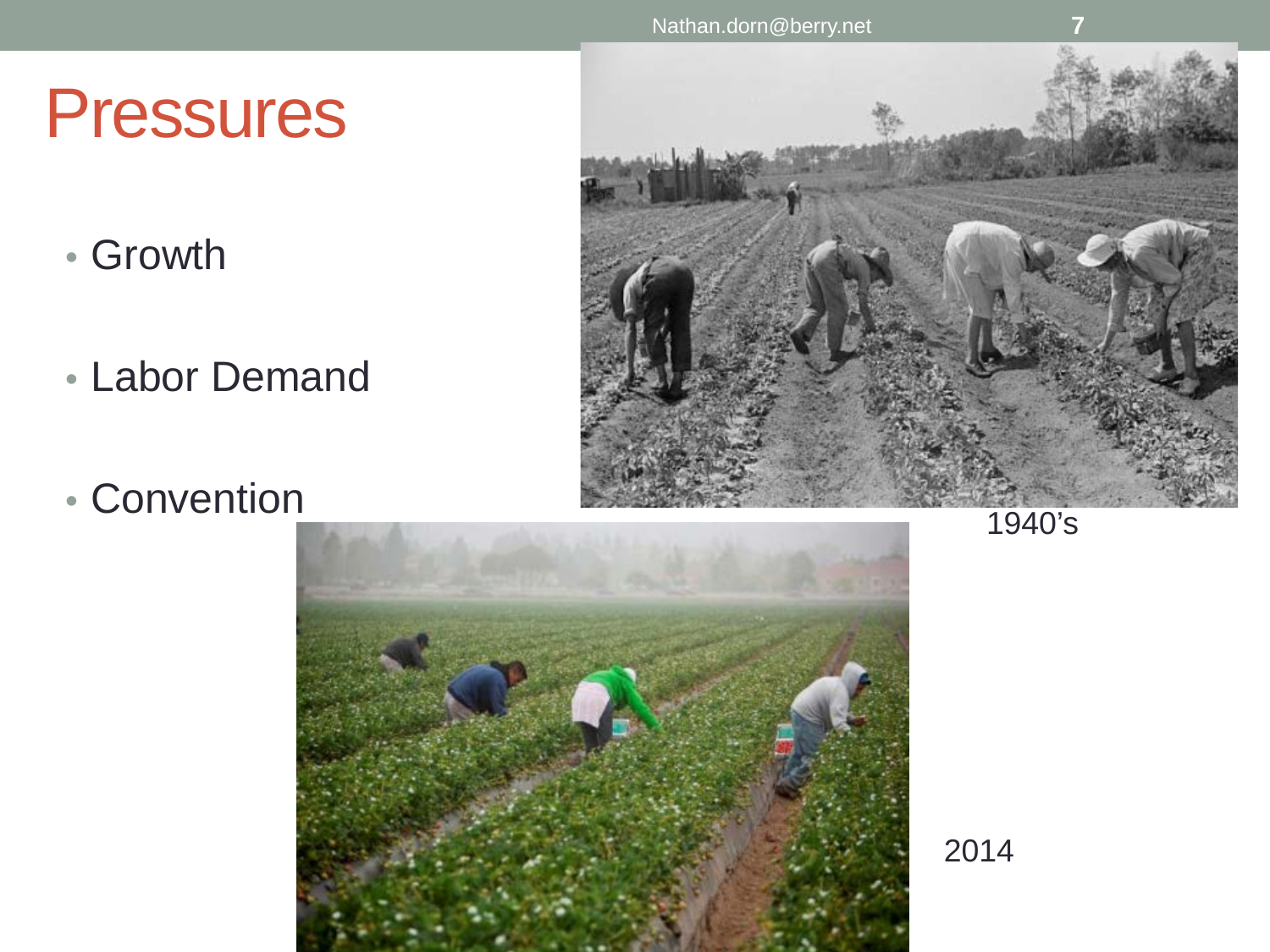• Growth

- Labor Demand
- Convention
- Labor Availability

Figure 1.2 Five-Year Migration Flows Between the U.S. and Mexico, 1995-2000 and 2005-2010 (in thousands)



Note: Estimates are for February 1995 through February 2000 and June 2005 through June 2010. Migration from U.S. to Mexico includes persons born in Mexico, the U.S., and elsewhere; Mexico to U.S. includes Mexican-born persons only.

Source: U.S. to Mexico: Pew Hispanic Center estimates from population, household and migrant microdata samples of Mexican censuses of 2000 and 2010; Mexico to U.S.: Based on Pew Hispanic Center estimates in Figure 1.3 from various sources; see Methodology

### PEW RESEARCH CENTER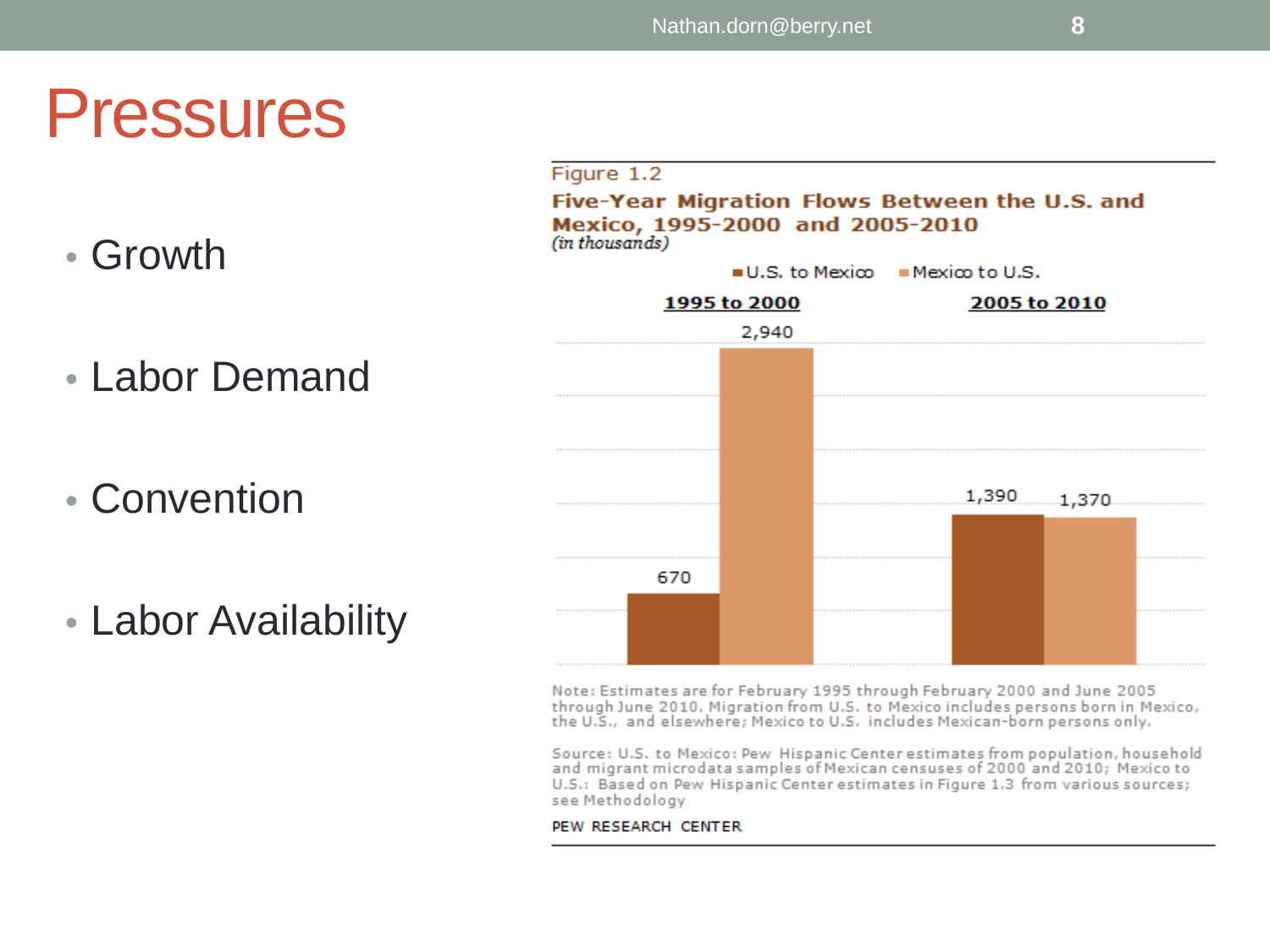## Not Just Harvesting

- Technical Capacity
- Analytical Tools
	- Yield Monitoring
	- Forecasting
- Traceability

### • Resource Optimization

- Water
- Soil
- Plant Health
- Supplier Networks / Interface with Customer

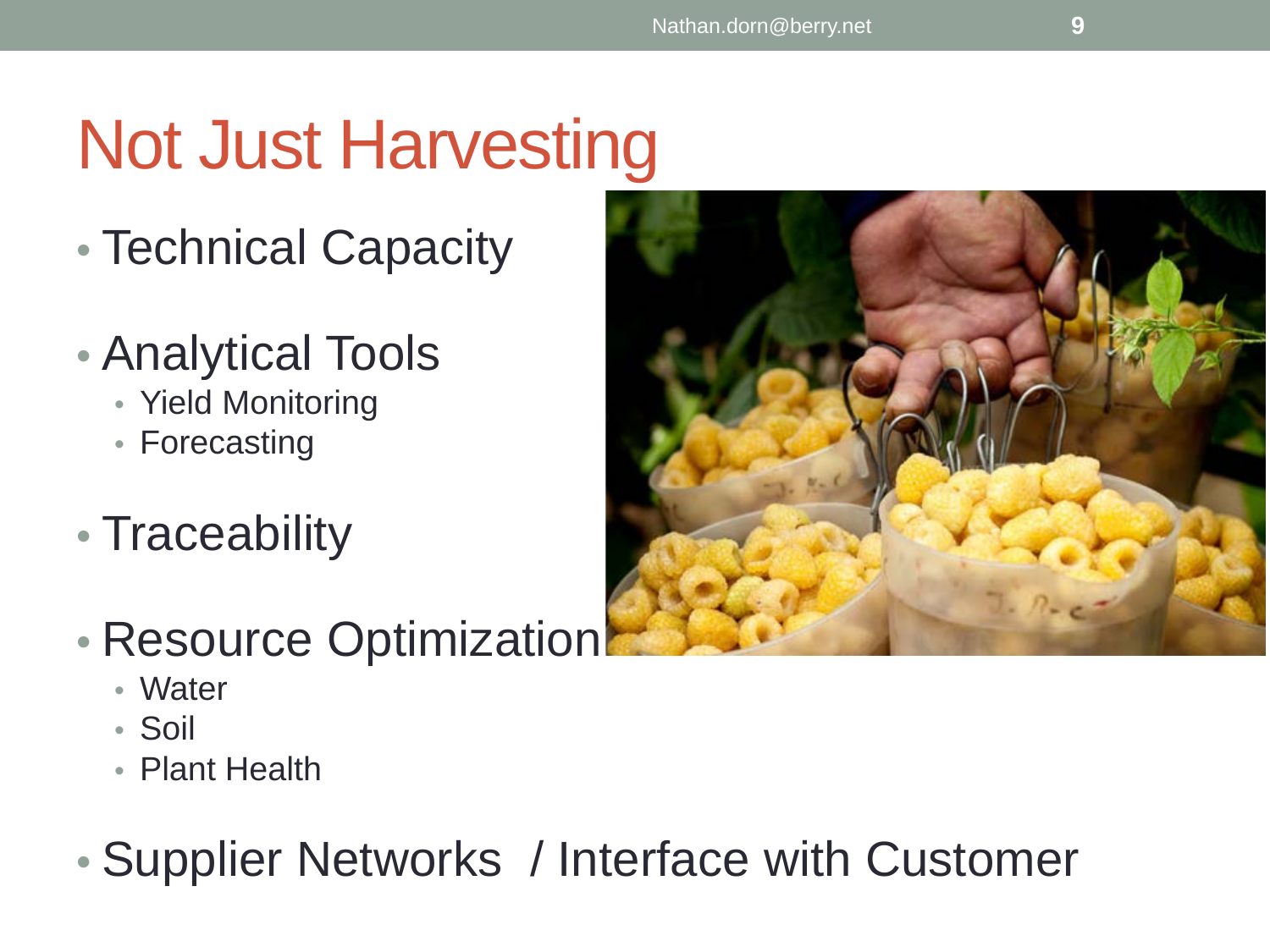# Current State

No Longer Efficiency Gains

Convention is still driving decision making



Market pricing is not meeting inflationary costs

Legislative, Economic, Social Pressures are being overshadowed by water.

[Nathan.dorn@berry.net](mailto:Nathan.dorn@berry.net)

[Huskerwave@gmail.com](mailto:Huskerwave@gmail.com)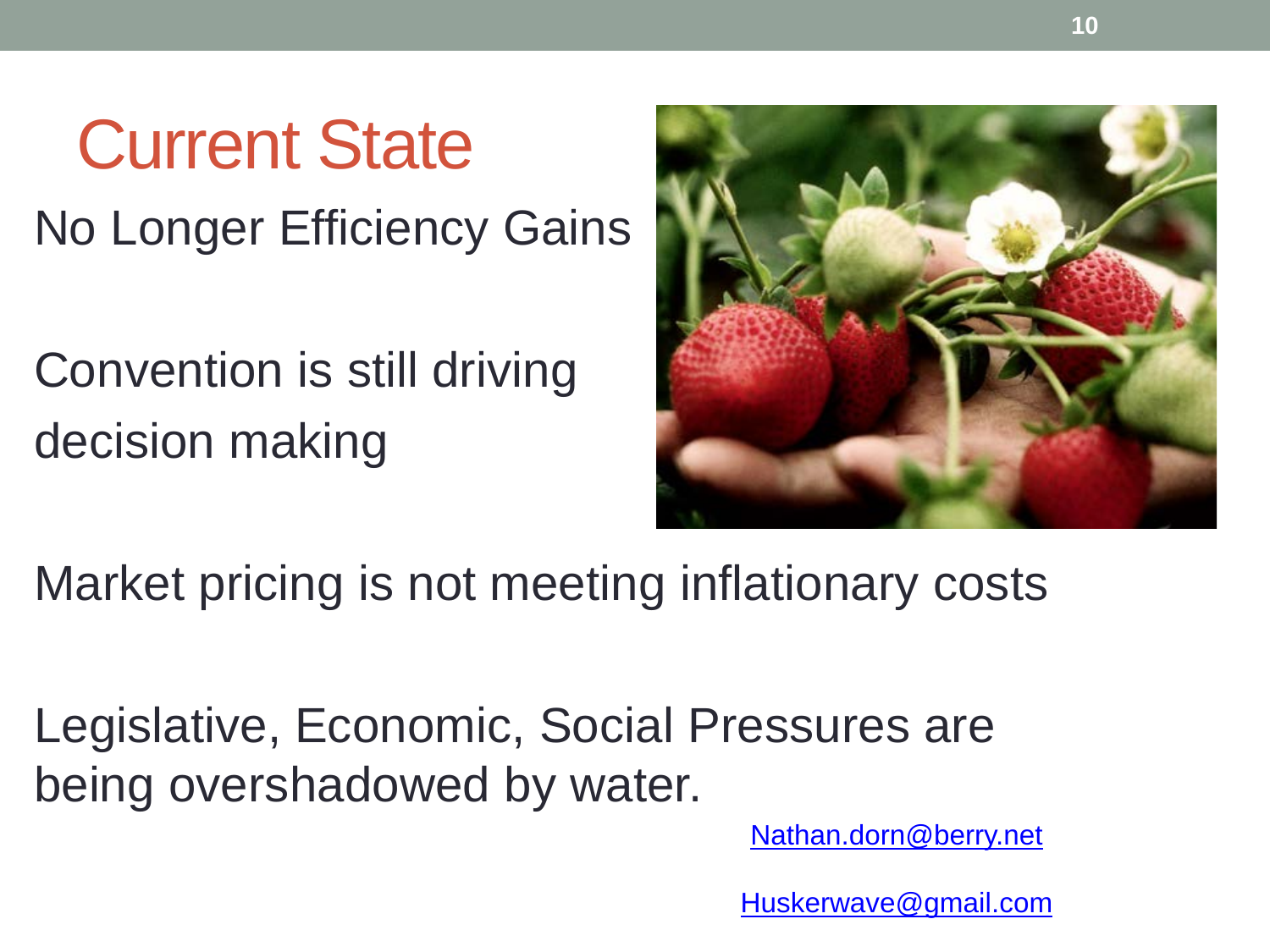